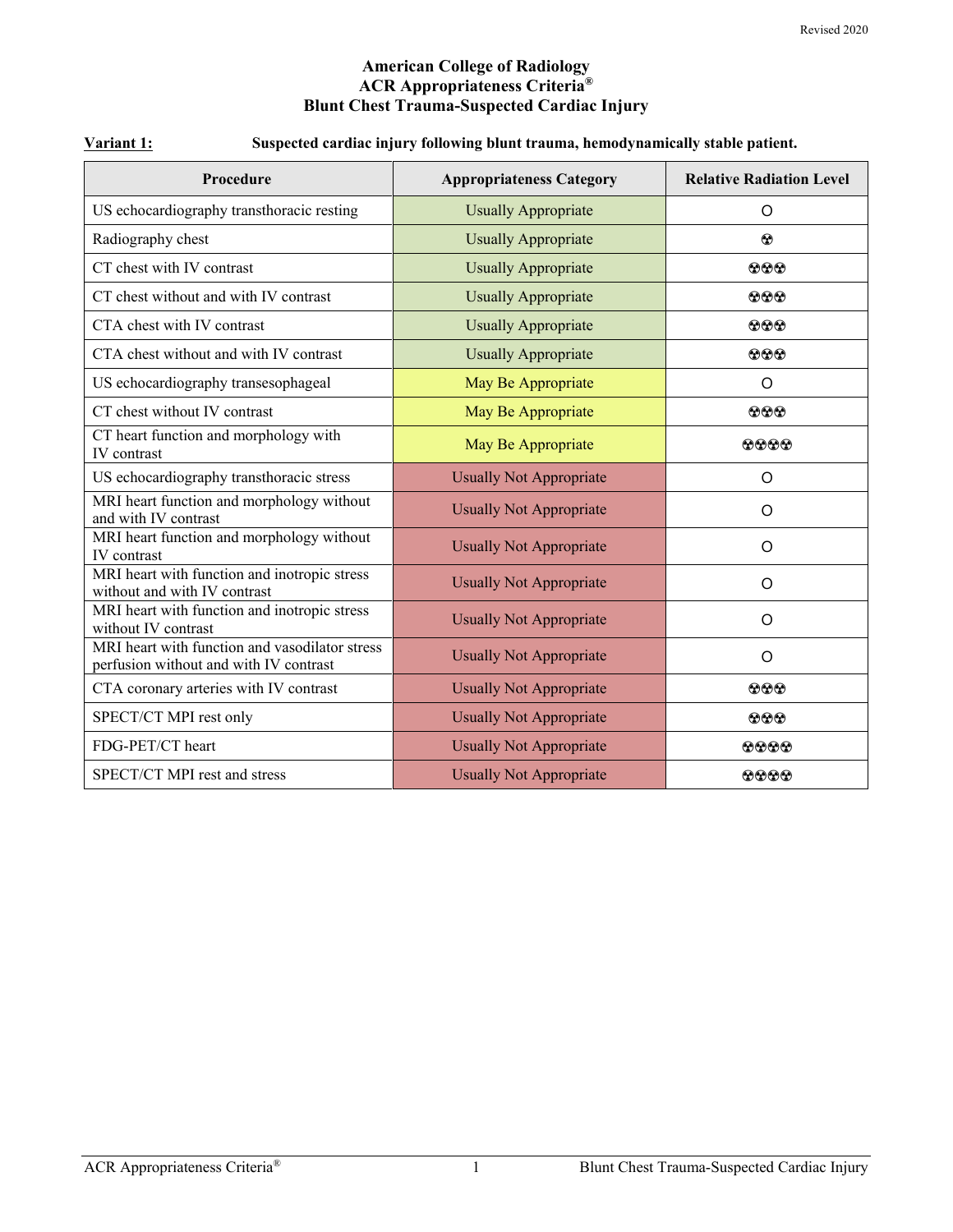| Procedure                                                                                | <b>Appropriateness Category</b> | <b>Relative Radiation Level</b> |
|------------------------------------------------------------------------------------------|---------------------------------|---------------------------------|
| US echocardiography transthoracic resting                                                | <b>Usually Appropriate</b>      | O                               |
| Radiography chest                                                                        | <b>Usually Appropriate</b>      | $^\circledR$                    |
| CT chest with IV contrast                                                                | <b>Usually Appropriate</b>      | $\bf{O} \bf{O} \bf{O}$          |
| CT chest without and with IV contrast                                                    | <b>Usually Appropriate</b>      | $\odot \odot \odot$             |
| CTA chest with IV contrast                                                               | <b>Usually Appropriate</b>      | 000                             |
| CTA chest without and with IV contrast                                                   | <b>Usually Appropriate</b>      | $\odot \odot \odot$             |
| CT heart function and morphology with<br>IV contrast                                     | <b>Usually Appropriate</b>      | 0000                            |
| US echocardiography transesophageal                                                      | May Be Appropriate              | O                               |
| CT chest without IV contrast                                                             | May Be Appropriate              | $\odot \odot \odot$             |
| CTA coronary arteries with IV contrast                                                   | May Be Appropriate              | $\odot \odot \odot$             |
| US echocardiography transthoracic stress                                                 | <b>Usually Not Appropriate</b>  | O                               |
| MRI heart function and morphology without<br>and with IV contrast                        | <b>Usually Not Appropriate</b>  | O                               |
| MRI heart function and morphology without<br>IV contrast                                 | <b>Usually Not Appropriate</b>  | O                               |
| MRI heart with function and inotropic stress<br>without and with IV contrast             | <b>Usually Not Appropriate</b>  | O                               |
| MRI heart with function and inotropic stress<br>without IV contrast                      | <b>Usually Not Appropriate</b>  | O                               |
| MRI heart with function and vasodilator stress<br>perfusion without and with IV contrast | <b>Usually Not Appropriate</b>  | O                               |
| SPECT/CT MPI rest only                                                                   | <b>Usually Not Appropriate</b>  | $\bf{O} \bf{O} \bf{O}$          |
| FDG-PET/CT heart                                                                         | <b>Usually Not Appropriate</b>  | 0000                            |
| SPECT/CT MPI rest and stress                                                             | <b>Usually Not Appropriate</b>  | 0000                            |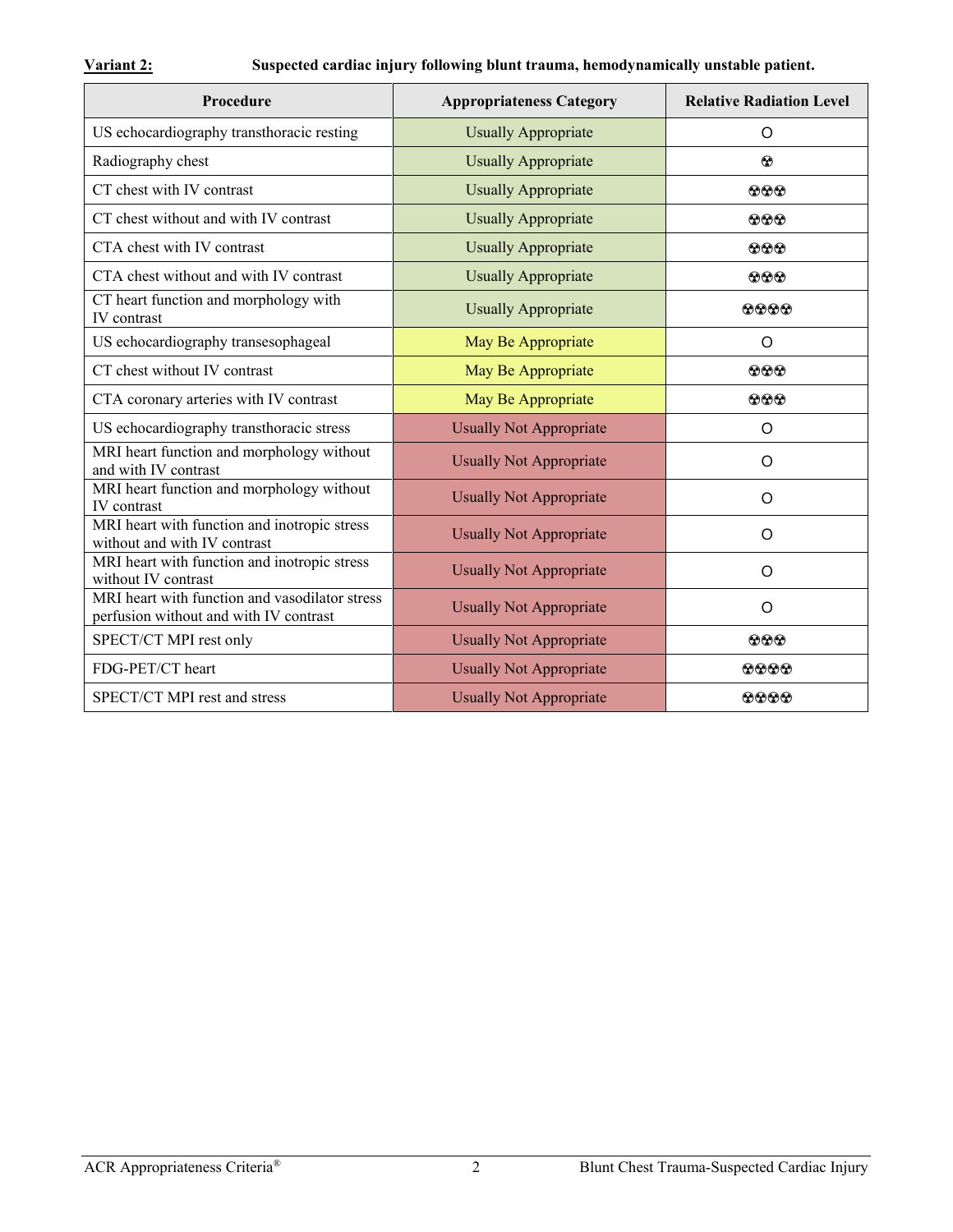#### **BLUNT CHEST TRAUMA-SUSPECTED CARDIAC INJURY**

Expert P[a](#page-2-0)nels on Cardiac Imaging and Thoracic Imaging: Jadranka Stojanovska, MD, MS<sup>a</sup>; Lynne M. Hurwitz Koweek, MD<sup>b</sup>; Jonathan H. Chung, MD<sup>c</sup>; Brian B. Ghoshhajra, MD, MBA<sup>d</sup>; Christopher M. Walker, MD<sup>e</sup>; Garth M. Beache, MD<sup>f</sup>; Mark F. Berry, MD<sup>g</sup>; Patrick M. Colletti, MD<sup>h</sup>; Andrew M. Davis, MD, MPH<sup>i</sup>; Joe Y. Hsu, MD<sup>j</sup>; Faisal Khosa, MD, MBA<sup>k</sup>; Gregory A. Kicska, MD, PhD<sup>l</sup>; Seth J. Kligerman, MD<sup>m</sup>; Diana Litmanovich, MD<sup>n</sup>; Christopher D. Maroules, MD°; Nandini Meyersohn, MD<sup>p</sup>; Mushabbar A. Syed, MD<sup>q</sup>; Betty C. Tong, MD, MS<sup>r</sup>; Todd C. Villines, MD<sup>s</sup>; Samuel Wann, MD<sup>t</sup>; Stephen J. Wolf, MD<sup>u</sup>; Jeffrey P. Kanne, MD<sup>v</sup>; Suhny Abbara, MD.<sup>w</sup>

### **Summary of Literature Review**

#### **Introduction/Background**

Blunt trauma is a significant cause of death. In 2016, 1.4 million of the 56.9 million deaths worldwide were due to road injuries. In the United States, blunt injuries to the thorax are responsible for one-quarter of traumatic deaths [1] caused by high-energy mechanisms, such as motor vehicle accidents (MVAs), motorcycle collisions, and falls [2]. The most devastating fatal injuries to the thorax are from blunt trauma, causing acute cardiac injury and aortic injury or transection [3]. The majority of these patients do not survive long enough to receive care at a hospital and expire before definitive diagnoses and treatments can be implemented [4]. For patients with suspected polytrauma (injury to at least 2 body parts), please refer to the ACR Appropriateness Criteria® topic on ["Major Blunt](https://acsearch.acr.org/docs/3102405/Narrative/) Trauma" [5] for imaging guidelines. Blunt cardiac injuries range from myocardial concussion (commotio cordis) leading to fatal ventricular arrhythmias to myocardial contusion, cardiac chamber rupture, septal rupture, pericardial rupture, and valvular injuries [6,7]. Some patients may present with posttraumatic coronary dissection and subsequent myocardial infarction that may mimic myocardial contusion [6]. Cardiac chamber rupture, even though rare, is associated with a high mortality rate. This is usually caused by rapid direct impact to the anterior chest in enddiastole when the ventricles are maximally distended leading to laceration or tear in the walls of the ventricles and/or atria [8].

Other mechanisms of blunt cardiac trauma include indirect impact caused by a large force to the abdominal or upper extremity veins that increase the preload and intracardiac pressure, bidirectional forces compressing the heart between the sternum and the spine, acceleration and deceleration forces allowing the heart to freely move in the anterior–posterior direction, blunt forces, concussive forces, and penetration by displaced rib fractures [7,9]. Patients with cardiac chamber rupture usually do not survive long enough to reach the hospital [10]. However, for patients with suspected cardiac injuries who present to the emergency department after an MVA with chest pain, hemodynamic instability, and electrocardiographic (ECG) abnormalities, early diagnosis and life-saving management strategies are paramount to improve the likelihood of a favorable outcome [10-12]. This ACR Appropriateness Criteria document will discuss the role of different imaging modalities that are appropriate for initial assessment of possible cardiac injury.

#### **Special Imaging Considerations**

For the purposes of distinguishing between CT and CT angiography (CTA), ACR Appropriateness Criteria topics use the definition in the [ACR–NASCI–SIR–SPR Practice Parameter for the Performance](https://www.acr.org/-/media/ACR/Files/Practice-Parameters/body-cta.pdf?la=en) [and Interpretation of Body](https://www.acr.org/-/media/ACR/Files/Practice-Parameters/body-cta.pdf?la=en)  [Computed Tomography Angiography \(CTA\)](https://www.acr.org/-/media/ACR/Files/Practice-Parameters/body-cta.pdf?la=en) [13]:

<span id="page-2-0"></span>e<br>a University of Michigan Health System, Ann Arbor, Michigan. <sup>b</sup>Panel Chair, Duke University Medical Center, Durham, North Carolina. <sup>c</sup>Panel Chair, University of Chicago, Chicago, Illinois. <sup>d</sup>Panel Vice-Chair, Massachusetts General Hospital, Boston, Massachusetts. <sup>e</sup>Panel Vice-Chair, University of Kansas Medical Center, Kansas City, Kansas. <sup>f</sup>University of Louisville School of Medicine, Louisville, Kentucky. <sup>8</sup>Stanford University Medical Center, Stanford, California; The Society of Thoracic Surgeons. h University of Southern California, Los Angeles, California. i The University of Chicago Medical Center, Chicago, Illinois; American College of Physicians. Kaiser Permanente, Los Angeles, California. KVancouver General Hospital, Vancouver, British Columbia, Canada. <sup>1</sup>University of Washington, Seattle, Washington. ""University of California San Diego, San Diego, California. "Harvard Medical School, Boston, Massachusetts. °Naval Medical Center Portsmouth, Portsmouth, Virginia. <sup>P</sup>Massachusetts General Hospital, Boston, Massachusetts. °Stritch School of Medicine Loyola University Chicago, Maywood, Illinois; Society for Cardiovascular Magnetic Resonance. r Duke University School of Medicine, Durham, North Carolina; The Society of Thoracic Surgeons. <sup>8</sup>University of Virginia Health Center, Charlottesville, Virginia; Society of Cardiovascular Computed Tomography. 'Wisconsin Heart Hospital, Milwaukee, Wisconsin; Nuclear cardiology expert. "Denver Health MC/UPI, Denver, Colorado; American College of Emergency Physicians. 'Specialty Chair, University of Wisconsin School of Medicine and Public Health, Madison, Wisconsin. "Specialty Chair, UT Southwestern Medical Center, Dallas, Texas.

The American College of Radiology seeks and encourages collaboration with other organizations on the development of the ACR Appropriateness Criteria through society representation on expert panels. Participation by representatives from collaborating societies on the expert panel does not necessarily imply individual or society endorsement of the final document.

Reprint requests to[: publications@acr.org](mailto:publications@acr.org)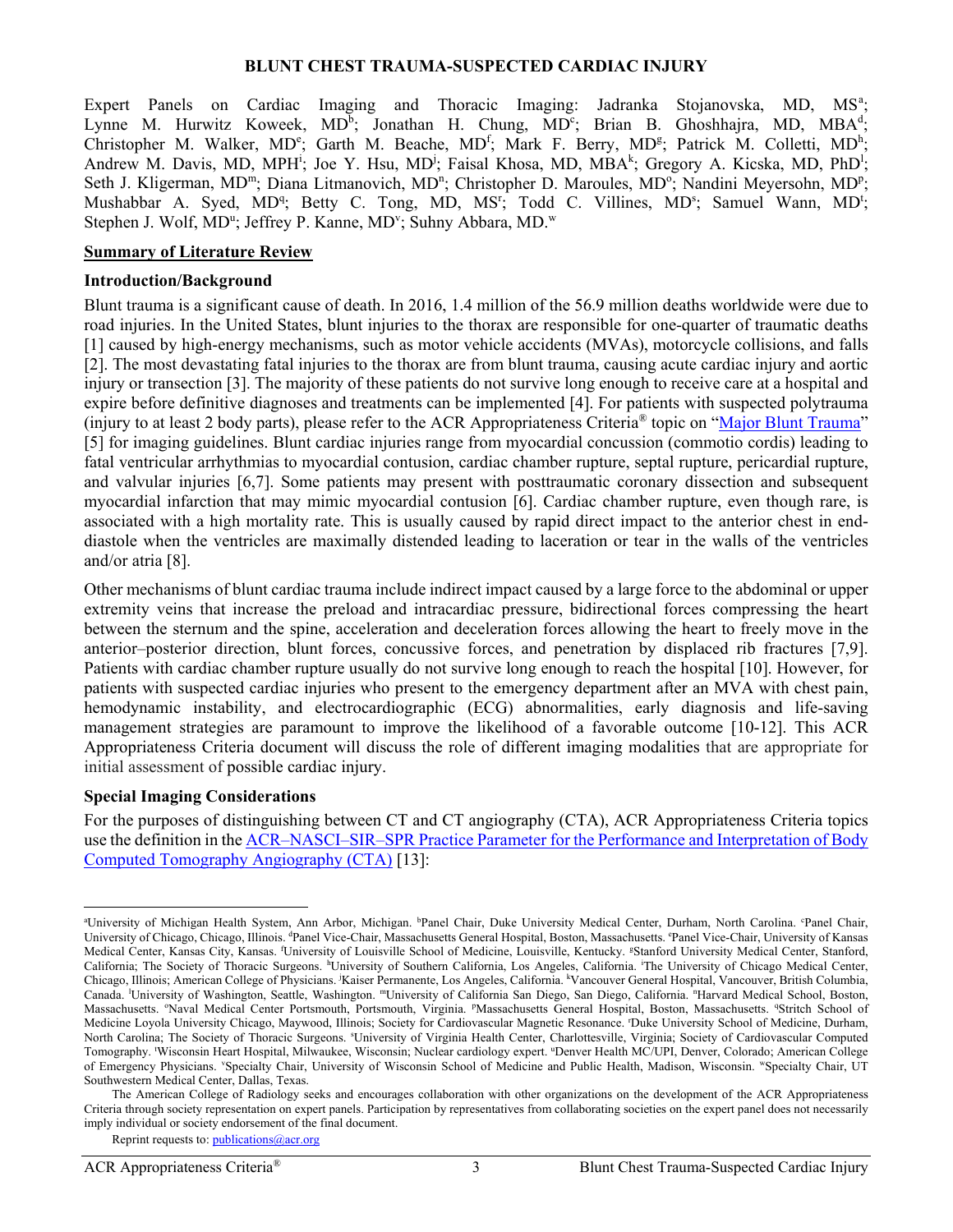*"CTA uses a thin-section CT acquisition that is timed to coincide with peak arterial or venous enhancement. The resultant volumetric data set is interpreted using primary transverse reconstructions as well as multiplanar reformations and 3-D renderings."*

All elements are essential: 1) timing, 2) reconstructions/reformats, and 3) 3-D renderings. Standard CTs with contrast also include timing issues and recons/reformats. Only in CTA, however, is 3-D rendering a **required** element. This corresponds to the definitions that the CMS has applied to the Current Procedural Terminology codes.

CTA can also be performed with or without ECG gating. The ECG gating is usually prospective and allows for better assessment of cardiac injuries as well as concomitant aortic injuries in patients with blunt chest trauma and concomitant cardiac injuries.

The role of focused assessment with sonography for trauma (FAST) (or extended-FAST or chest abdominal-FAST in evaluating chest injury) is primarily one of triage; a positive FAST and signs of hemodynamic instability may lead to immediate surgical intervention rather than CT [14,15]. Ultrasound (US) may be able to diagnose certain thoracic and abdominal injuries, but it is an insufficient test to fully exclude injuries to these areas because it has a relatively lower specificity compared with CT [16]. Hemodynamic instability and findings such as abnormal ECG and increased level of high-sensitivity troponin in hemodynamically stable patients should raise the suspicion of cardiac injuries, and these patients should undergo rapid cardiac assessment by echocardiography [7,10].

An initial FAST examination can detect pericardial effusion and wall motion abnormality. Hall et al [11] analyzed the cardiac component of the FAST examination in hypotensive (systolic blood pressure <90 mm Hg) and normotensive trauma patients. The authors concluded that performing echocardiography in hypotensive blunt trauma patients is effective in evaluating myocardial rupture with limited evaluation of the right ventricle, valvular injuries such as valvular or perivalvular regurgitation, hemopericardium, tamponade, pneumopericardium, and myocardial infarction. The authors have also stressed that a cardiac FAST examination may not be an effective use of resources for normotensive blunt trauma patients.

## **Discussion of Procedures by Variant**

# **Variant 1: Suspected cardiac injury following blunt trauma, hemodynamically stable patient.**

Clinical assessment of a patient's hemodynamic stability is the paramount first step in patients with blunt chest trauma and suspected cardiac injury. Hemodynamically unstable patients are defined as persistent hypotension (systolic blood pressure <90 mm Hg or mean blood pressure <65 mm Hg) despite fluid resuscitation [17].

In general, hemodynamically stable patients should be either monitored or evaluated by cardiac imaging if the abnormal ECG findings persist or cardiac troponin levels are rising [7]. Patients with normal ECG and cardiac troponin levels are usually considered low probability for cardiac blunt trauma and therefore can be safely discharged [7,18,19].

CT chest has been accepted as an imaging modality of choice in patients with blunt chest trauma [20-23]. The superior spatial resolution combined with the ability of contrast enhancement to display the anatomic structures and 3-D reconstructions allows for accurate assessment of cardiovascular anatomy and the associated detection of pathology. Ideally, CT chest in patients with suspected cardiac injuries as part of the blunt trauma evaluation should be performed with intravenous (IV) contrast. However, in some instances, CT chest could be performed either without or with and without IV contrast, as described in the CT chest sections below.

## **CT Chest Without IV Contrast**

In patients with suspected cardiac injury, CT chest studies without IV contrast can easily identify hemothorax or hemopericardium from pleural and pericardial effusion by measuring the attenuation within the pleural or pericardial space. CT chest without IV contrast can also accurately detect sternal fractures by evaluating the sagittal and 3-D reconstructions. Even though a sternal fracture in the setting of trauma is considered a benign condition, myocardial contusion and myocardial concussion leading to malignant ventricular arrhythmias can be encountered with this finding only if there are ECG changes and cardiac troponin levels are rising. It is difficult to predict which patients with a sternal fracture will develop cardiac complications. In a cohort of 54 patients with a suspected sternal fracture by emergency physicians in a multicenter descriptive retrospective study, only 72% of the patients had ECG performed at baseline, 33% had follow-up ECG, and 30% had troponin I assessment; in this group, 6% of the patients were diagnosed with arrhythmias and myocardial contusion. The authors also showed that only 38 (70%) of the patients with suspected sternal fractures were confirmed by imaging [24]. This study shows the importance of diagnosing sternal fractures in conjunction with ECG monitoring and troponin assessment to evaluate cardiac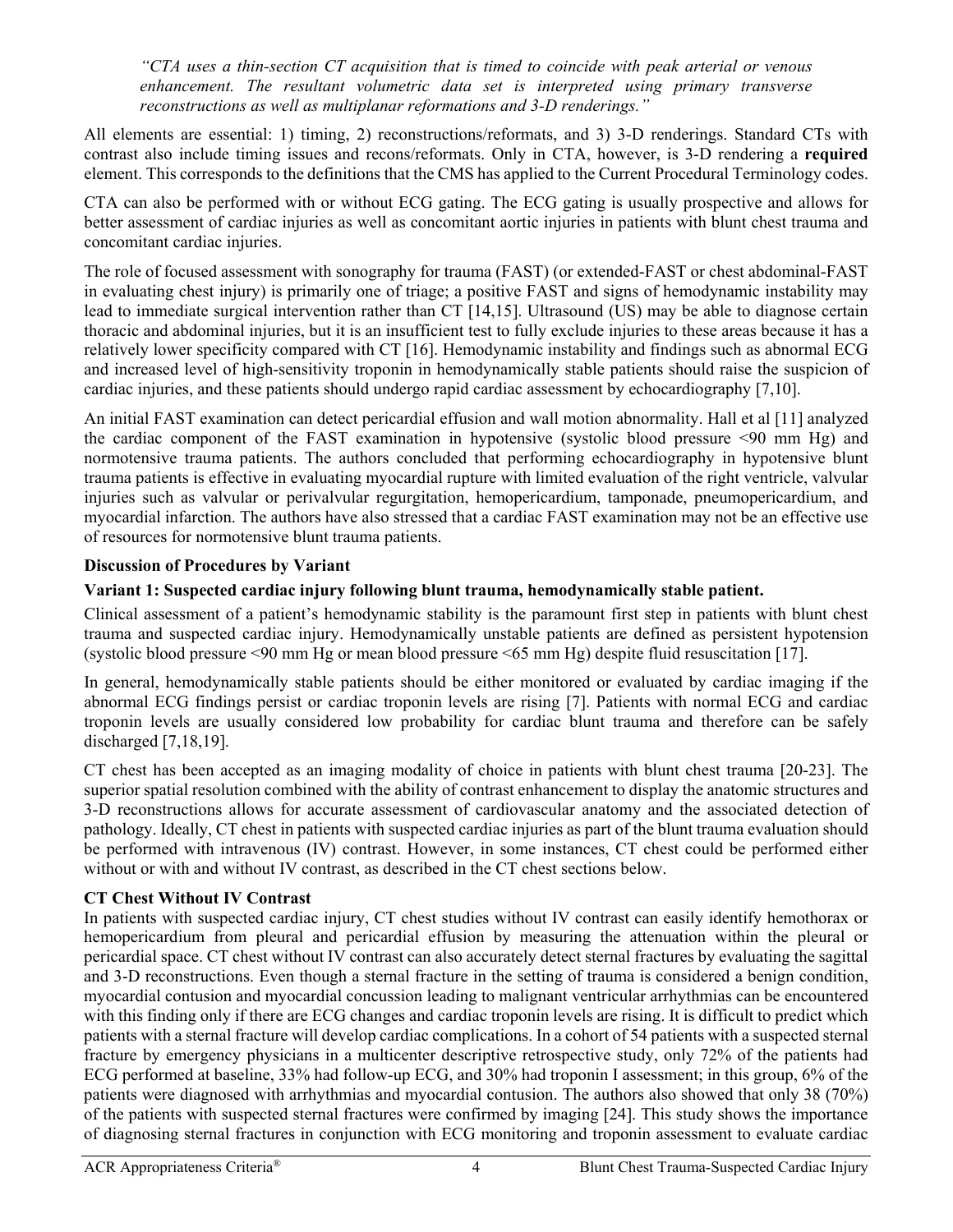injury in the setting of blunt trauma. However, it is noteworthy that echocardiography is not recommended in isolated sternal fractures in the presence of a normal ECG and cardiac troponins to evaluate for myocardial contusion [25]. The use of CT chest without IV contrast is of paramount importance in patients with prior chest surgery or retained metal fragments for accurate diagnosis of cardiac trauma and concomitant vascular injuries.

# **CT Chest With IV Contrast**

CT chest with IV contrast has the ability to identify the source of bleeding in patients with blunt chest trauma and is complementary to chest radiography and transthoracic echocardiography (TTE) in the workup of blunt chest trauma with suspected cardiac injuries. For example, a case report described a hemothorax that resulted from right atrium rupture at the junction with inferior vena cava and an associated pleuropericardial laceration [26]. It is worth noting that the right ventricle is most commonly affected because of its anterior location in the chest, followed by the left ventricle and right atrium [27]. However, in some trauma cases, the pericardium remains intact and the hemorrhage from the myocardial rupture accumulates in the pericardium, causing hemopericardium and cardiac tamponade that requires immediate intervention [7,28]. Therefore, both hemothorax and hemopericardium warrant immediate further assessment with IV contrast to rule out concomitant cardiovascular injury [28,29]. In addition, the triad of high-attenuation pericardial effusion, periportal low attenuation, and distention of the inferior vena cava, renal, superior vena cava, and azygos veins at CT should raise the suspicion for cardiac tamponade [30]. In rare cases of an isolated pericardial tear, a heart herniation and strangulation can occur. In another study, 5 out of 10 cases with pericardial rupture identified at autopsy were complicated with strangulation of the heart [31]. It is important to note that heart strangulation is a serious complication associated with a high mortality rate. CT findings of heart herniation/strangulation include empty pericardial sac, "collar sign" (defined as constriction of the cardiac contour by a pericardial tear), and malposition of the heart to the left or right hemithorax [32,33]. CT findings of traumatic pericardial rupture without cardiac herniation/strangulation are focal pericardial discontinuity or pneumopericardium [30,34].

## **CT Chest Without and With IV Contrast**

CT chest with and without IV contrast is the most effective routine imaging modality for detecting thoracic injuries caused by blunt trauma. It accurately detects hemorrhage within the chest followed by identification of concomitant cardiovascular injuries as a source of bleeding.

# **CT Heart Function and Morphology**

ECG-gated cardiac CT with IV contrast can be used in the trauma setting to evaluate the cardiac structure and can detect cardiac chamber rupture and pericardial rupture [35]. A case report has described various entities such as rupture of the right ventricle with contained contrast extravasation [36], left atrial appendage tear, rupture of the atria at the junction with pulmonary veins, and inferior vena cava. The existing literature focuses on clinical decision scores along with a chest radiograph, ECG, and troponin assessment [37] as a screening algorithm to triage patients in whom cardiac CT has the potential to guide life-saving interventions. Cardiac CT has been demonstrated to be highly accurate for the detection of cardiac structural abnormalities in the nontrauma setting.

A case report described the right ventricular pseudoaneurysm following an MVA diagnosed with cardiac CT and missed with echocardiography [36]. Another case report described contrast extravasation from the apical portion of the right ventricle into the pericardial space compatible with contained ventricular rupture in addition to multiple chest injuries detected at CT [38]. Other case reports have described the ability of contrast-enhanced CT chest to detect enhancement defects in the myocardium suggestive of myocardial infarction in the setting of trauma. These findings triggered further imaging and subsequent intervention [21] to treat coronary artery dissection following blunt trauma [39]. In addition, another case report described a patient with a hemothorax caused by a left atrial appendage rupture, pleuropericardial tear, and cardiac herniation through the pericardium [40]. Moreover, case reports have described the ability of CT chest with IV contrast to detect enhancement defect in the myocardium suggestive of myocardial infarction and ventricular septal defect in the setting of trauma that triggered further imaging and intervention [6,21,41].

# **CTA Chest**

Although this document excludes the discussion of vascular injuries, CTA chest without and with IV contrast is useful in a patient with blunt chest trauma and suspected cardiac injury. This is because CT chest can identify the extent of cardiac injury as well as other concomitant injuries in the chest and, most importantly, can be used for surgical planning.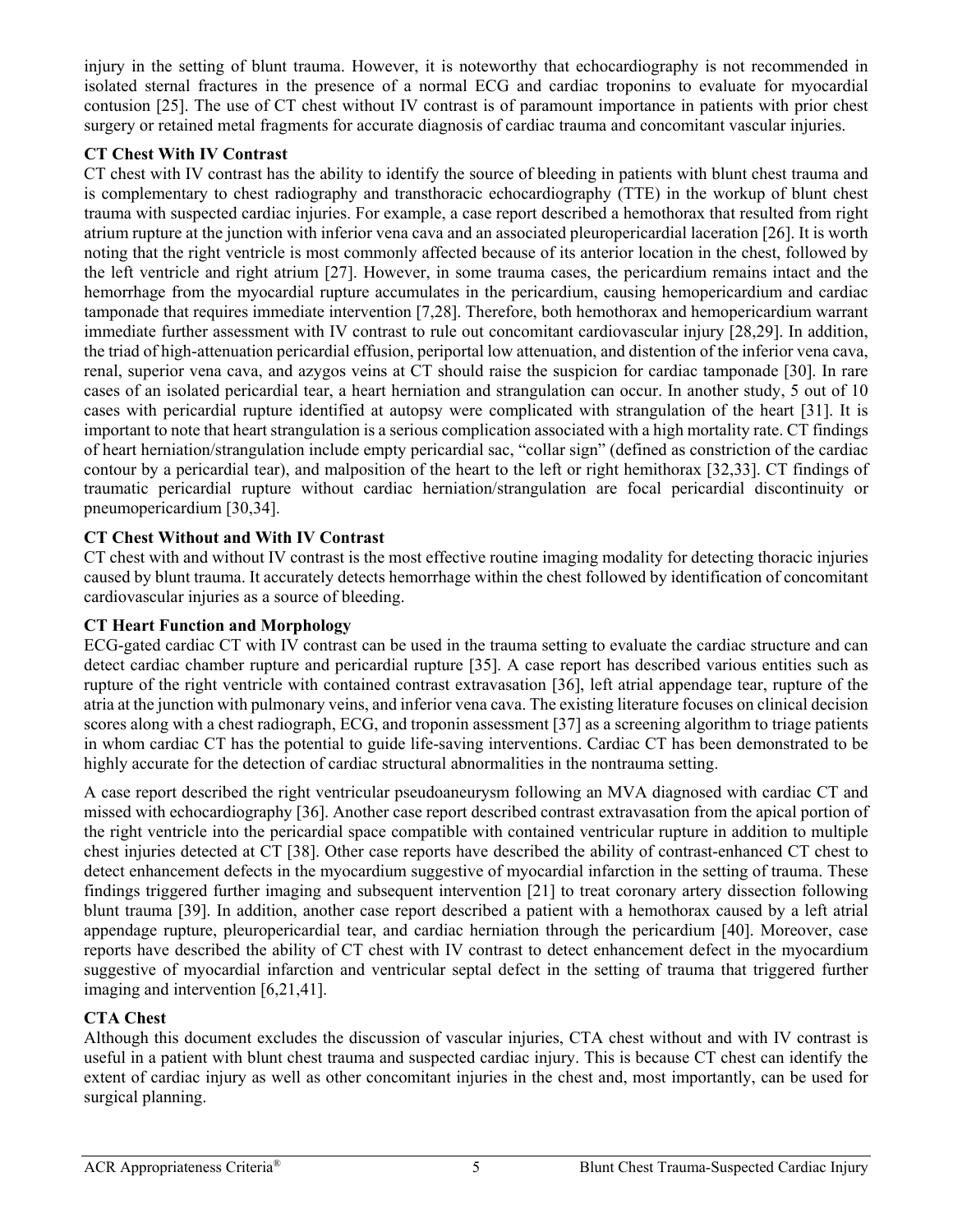## **CTA Coronary Arteries**

Coronary CTA evaluates for potential posttraumatic coronary arterial dissection or occlusion resulting in myocardial infarction. There are limited data on the coronary CTA in patients with suspected myocardial infarction in the trauma setting. A case report has described various entities such as intramural hematomas or atypical dissection of the coronary artery [42] and enhancement defects in the myocardium suggestive of myocardial infarction in the setting of trauma. These findings triggered further imaging and subsequent intervention [21] to treat coronary artery dissection following blunt trauma [39]. Several case reports have described the use of coronary angiography as a diagnostic and therapeutic modality [40,43-46] to not only detect coronary artery dissection and thrombosis in patients with ECG abnormalities, or increased serum troponin level, but also treat with angioplasty or coronary artery stent placement. More recently, high-sensitivity cardiac troponins have become the mainstays in an emergency evaluation [7].

## **FDG-PET/CT Heart**

Cardiac fluorine-18-2-fluoro-2-deoxy-D-glucose (FDG)-PET/CT may be used to assess myocardial function, perfusion, and viability in the trauma setting.[37,47]. There are no data regarding the use of FDG-PET/CT heart in the setting of blunt chest trauma and suspected cardiac injury.

### **MRI Heart Function and Morphology**

There are no data regarding the use of MRI heart in the setting of blunt chest trauma and suspected cardiac injury. A few case reports describe the use of cardiac MR (CMR) in detecting viable myocardium using late gadolinium enhancement because of myocardial infarction in trauma patients [41,46] and a case report describing a heart herniation [48]. CMR is also useful for detecting cardiac injuries, particularly right ventricular injury and pericardial injury, quantifying valvular regurgitation, and detecting typical or atypical aortic dissection in patients. In many instances, the CMR protocol may be shortened to address the clinical question; however, it is still a longer examination than a CT scan. However, CMR may be helpful in selected patients with suspected cardiac trauma and equivocal echo findings.

### **MRI Heart With Function and Inotropic Stress**

There is no relevant literature regarding the use of CMR with function and inotropic stress in a hemodynamically stable patient with blunt trauma to evaluate suspected cardiac injuries.

## **MRI Heart With Function and Vasodilator Stress Perfusion**

There is no relevant literature regarding the use of CMR with function and inotropic stress in a hemodynamically stable patient with blunt trauma to evaluate suspected cardiac injuries.

## **Radiography Chest**

In any trauma setting, chest radiography is the first imaging modality to identify indirect findings that infer cardiac or pericardial injuries. However, the role of chest radiography in blunt cardiac trauma is often limited in quality because of motion artifacts and overlying devices and garments. Longitudinal prospective studies examining the diagnostic yield of imaging in a blunt cardiac trauma have not been possible because identification of indirect findings that infer cardiac injury are rare and often missed and are mainly discussed in case reports. Chest radiography alone has limited ability to detect traumatic cardiac injuries.

## **SPECT/CT MPI Rest and Stress**

Single-photon emission computed tomography (SPECT) may be used to assess myocardial function, perfusion, and viability in the trauma setting. The literature for use of SPECT is contradictory. In a prospective study involving 125 patients that evaluated the use of T1-201 thallous chloride SPECT in blunt chest trauma [49], the authors found that 11 out of 75 patients who screened positive and 3 out of 48 patients who screened negative developed serious arrhythmias such as premature ventricular beats and atrial fibrillation. They concluded that SPECT is useful to evaluate myocardial contusion in patients with blunt chest trauma. A meta-analysis study showed that radionuclide results did not correlate with cardiac complications whereas ECG abnormalities and cardiac troponins did in patients with blunt chest trauma [37]. This could be explained by the fact that SPECT better detects left ventricular abnormalities than right ventricular abnormalities, which are more common in blunt cardiac trauma.

## **SPECT/CT MPI Rest Only**

There is no relevant literature regarding the use of SPECT/CT MPI rest only to evaluate suspected cardiac injuries.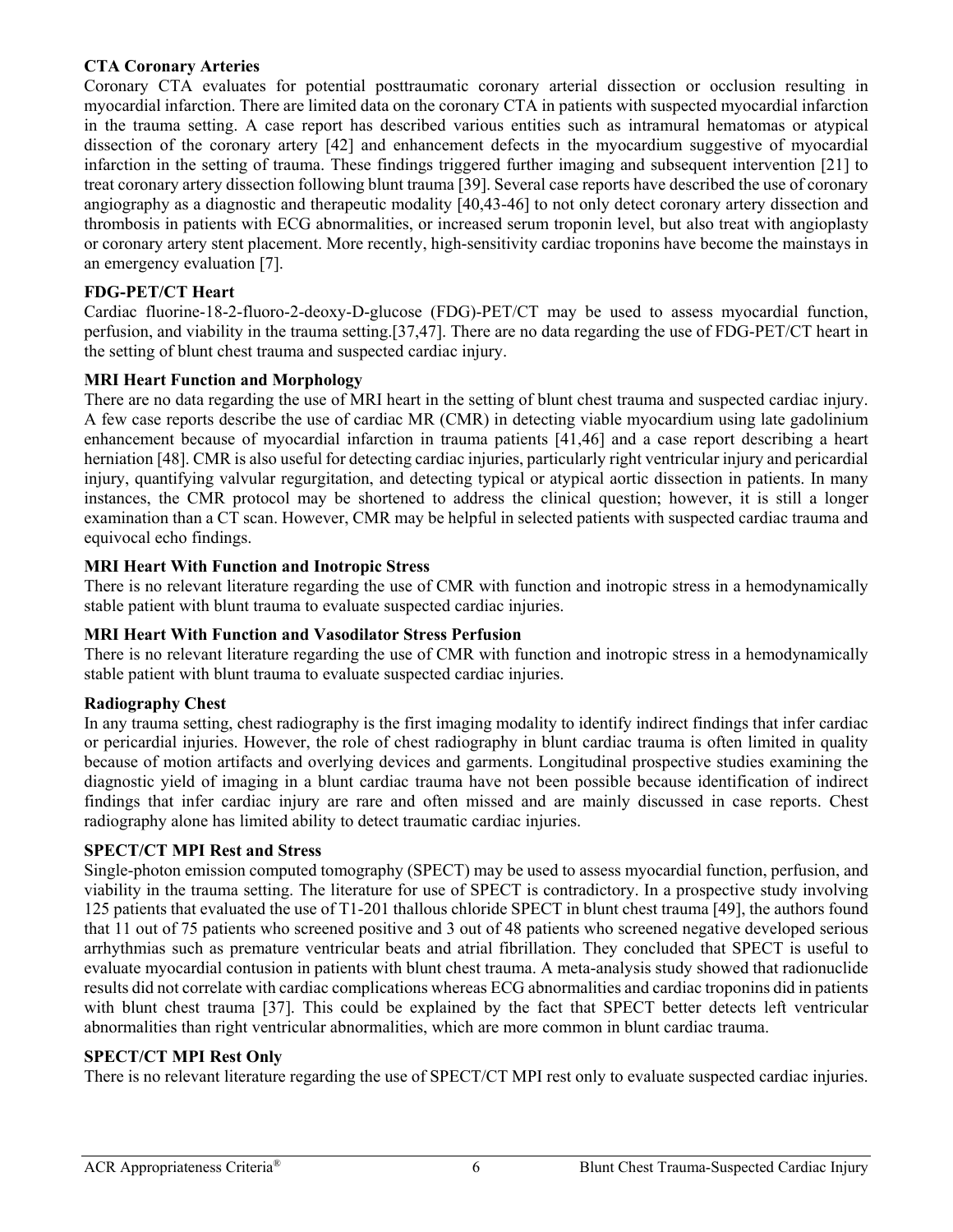## **US Echocardiography Transesophageal**

Transesophageal echocardiography (TEE) can be used in the trauma setting; however, it is often time limited because of the hemodynamic instability of the patients, need for sedation, and concern about esophageal injury. TEE is of value when the TTE findings are equivocal and aortic injury is suspected [50]. In a prospective study of 105 patients with severe blunt chest trauma, 20 patients underwent TEE because of suboptimal TTE findings, 9 of whom were diagnosed with a myocardial contusion and 5 with acute aortic injury [50]. TEE is also useful in evaluating right heart and tricuspid valve [51]. There is no evidence to support the use of TEE in the trauma setting for isolated cardiac injury.

# **US Echocardiography Transthoracic Resting**

TTE resting is a first-line imaging modality in the evaluation of patients with suspected blunt cardiac trauma presenting with abnormal ECG and elevated cardiac troponin level. TTE can easily assess the biventricular systolic function, pericardial effusion with suspected tamponade, myocardial rupture, wall motion abnormality, septal injuries, and valvular injuries in the setting of blunt chest trauma. The initial detection of hemothorax with pericardial tear or hemopericardium in intact pericardium by echocardiography should raise the suspicion of concomitant myocardial rupture. If echocardiography findings are suboptimal for evaluation of myocardial rupture, further evaluation with cardiac CT or TEE is warranted. Septal defects, which can be caused by either mechanical rupture or delayed postinflammatory rupture 2 to 3 days following septal contusion, should be evaluated by Doppler echocardiography and echocardiography with agitated saline [52]. The diagnosis of ventricular septal defect was made in 85% of the cases reviewed in the literature [53]. Ventricular septal ruptures, which are likely to occur during late diastole when the ventricles are filled and valves are closed, are more common than atrial septal ruptures, which occur during late systole when the atria are filled and the valves are closed [7]. The ventricular septal injuries most commonly affect the muscular portion of the septum near the ventricular apex because of rapid anterior– posterior compression of the heart between the spine and the sternum [32].

Valvular injuries are also rare but have been reported in the literature. Aortic and mitral valves are the most commonly affected, followed by tricuspid and pulmonic valves, because the mural pressure is higher on the left side of the heart [54]. Valvular injuries can present as perivalvular leak, dehiscence because of papillary muscle or chordae tendineae rupture, tearing of valve leaflets, or papillary muscle contusion leading to necrosis. Aortic and pulmonic valves are vulnerable to injury during early diastole and atrioventricular valves are prone to injury during early systole when the intraventricular pressure is increased [7]. All valvular injuries present with signs and symptoms of regurgitation, therefore, it is prudent to perform echocardiography and assess the severity of regurgitation to guide further management with surgical repair in severe cases. Several case reports describe posttraumatic severe mitral regurgitation requiring surgical repair following MVAs [55-57].

A few case reports have described the use of echocardiography for diagnosing wall motion abnormality in the setting of myocardial infarction and coronary artery dissection after blunt chest trauma, especially when myocardial contusion mimics myocardial infarction with elevated cardiac troponins [42,58]. Prompt identification of wall motion abnormality in coronary artery distribution following blunt chest trauma is important for the identification and treatment of coronary artery dissection. Additionally, when a wall motion abnormality is present in the absence of elevated high-sensitivity cardiac troponins, a diagnosis of myocardial concussion can be made. Myocardial concussion does not cause myocardial anatomic injuries that lead to necrosis and elevated high-sensitivity cardiac troponins but instead stretches the cell membrane, leading to activation of ion channels through mechanicalelectrical coupling that trigger ventricular arrhythmias [59]. In summary, TTE is the first-line imaging modality used in evaluation of blunt cardiac trauma in patients with abnormal ECG and elevated cardiac troponins.

# **US Echocardiography Transthoracic Stress**

There is no relevant literature regarding the use of TTE stress in suspected myocardial infarction in the trauma setting.

# **Variant 2: Suspected cardiac injury following blunt trauma, hemodynamically unstable patient.**

Hemodynamically unstable patients are defined as persistent hypotension (systolic blood pressure <90 mm Hg or mean blood pressure <65 mm Hg) despite fluid resuscitation [17]. Hemodynamically unstable patients with ECG changes and elevated cardiac troponins worrisome for cardiac trauma are usually managed with advanced cardiac life support followed by echocardiography evaluation [7]. On the contrary, hemodynamically unstable patients with normal ECG and cardiac troponins are usually admitted for monitoring and echocardiography is only indicated for unstable patients with rising troponin levels [7].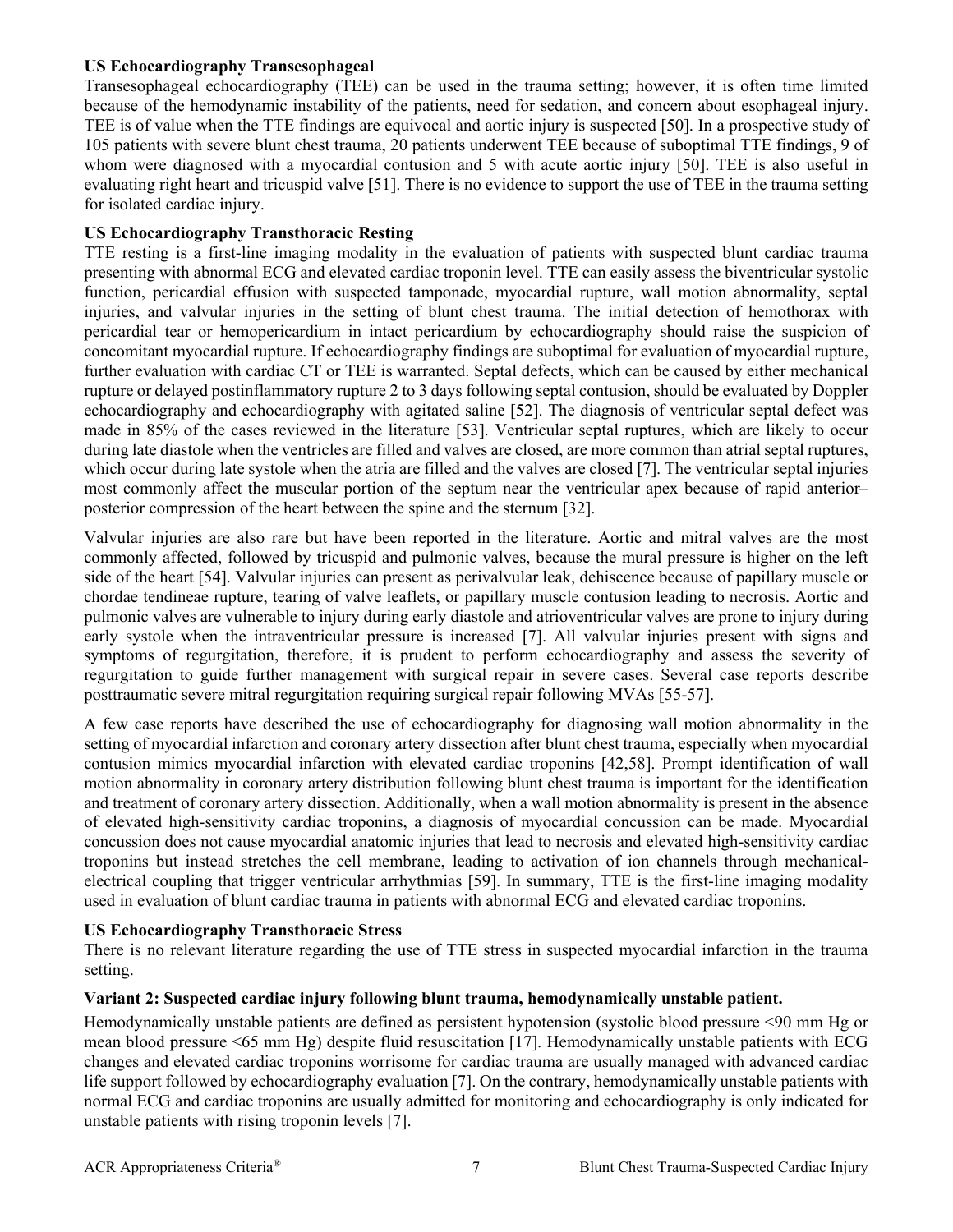# **CT Chest**

CT chest plays a complementary role in defining the extent of blunt cardiac trauma and is typically reserved for surgical planning in patients with ongoing symptoms and unclear clinical etiology [7]. For this purpose, CT in a hemodynamically unstable patient with blunt trauma is useful despite the lack of relevant literature to support this statement.

## **CT Heart Function and Morphology**

CT heart in a hemodynamically unstable patient with blunt trauma and possible cardiac injury is useful in clinically indicated scenarios despite the lack of direct evidence.

## **CTA Chest**

The use of CTA chest is helpful in a hemodynamically unstable patient with blunt trauma and possible cardiac injury if clinically indicated to define the extent of blunt chest trauma and identify concomitant thoracic injuries; it is also helpful for surgical planning. However, there is no relevant literature to support the use of CTA chest in a hemodynamically unstable patient with blunt trauma and possible cardiac injury.

## **CTA Coronary Arteries**

The lack of evidence does not support the use of CTA coronary in a hemodynamically unstable patient with blunt trauma and possible cardiac injury, but it could be done if clinically indicated.

## **FDG-PET/CT Heart**

There is no relevant literature to support the use of FDG-PET/CT in a hemodynamically unstable patient with blunt trauma and possible cardiac injury.

## **MRI Heart Function and Morphology**

There is no relevant literature to support the use of CMR function and morphology in a hemodynamically unstable patient with blunt trauma and possible cardiac injury.

## **MRI Heart With Function and Inotropic Stress**

There is no relevant literature regarding the use of CMR stress in a hemodynamically unstable patient with blunt trauma and possible cardiac injury.

## **MRI Heart With Function and Vasodilator Stress Perfusion**

There is no relevant literature regarding the use of CMR stress in a hemodynamically unstable patient with blunt trauma and possible cardiac injury.

## **Radiography Chest**

Bedside anteroposterior (AP) chest radiographs are commonly used as a first-line imaging modality in the evaluation of blunt thoracic trauma at most level I trauma centers in the United States, especially in hemodynamically unstable patients [26,60]. AP chest radiographs have limited ability to identify the direct findings of blunt cardiac injuries such as cardiac rupture, coronary artery dissection, pericardial tear, and valvular injuries. However, radiographs have the potential to identify indirect findings that infer cardiac or pericardial injuries. These indirect findings include hemothorax, widened mediastinum, enlarged cardiomediastinal silhouette, abnormal cardiac silhouette contour, changing cardiac position after tube thoracotomy, pneumopericardium, and displaced rib fractures, especially between the third and ninth ribs. These findings coupled with the appropriate clinical presentation should trigger a further evaluation of potential life-threatening cardiac and pericardial injuries [61-63]. Attention should be paid in patients with cardiac implantable electronic devices for possible device header fracture, lead fracture, or lead migration [64]. A case report of chest trauma that resulted in device malfunction showed an abnormal angulation between the device header and the body of the generator on a lateral chest radiograph [65].

Although an AP chest radiograph is the first-line imaging in trauma patients, it is often limited in quality because of motion artifacts and overlying devices and garments. The evaluation of the mediastinum is also limited with only an AP projection image. Several studies have evaluated the diagnostic yield of the chest radiograph in the assessment of blunt thoracic injuries and have shown the value of using chest radiographs, especially when coupled with abdominal CT, chest CT, or a clinical decision score [23,66-73]. AP chest radiograph has a lower diagnostic yield for occult blunt traumatic injuries than chest CT, missing 80% of cases of hemothorax and 50% of vertebral and rib fractures compared with CT [68,69,72,73]. Hemothorax or hemopericardium can result from cardiac rupture and pericardial tamponade; sternal fracture can result in cardiac contusion or even rupture. Overall, chest radiography alone has limited ability to detect traumatic cardiac injuries.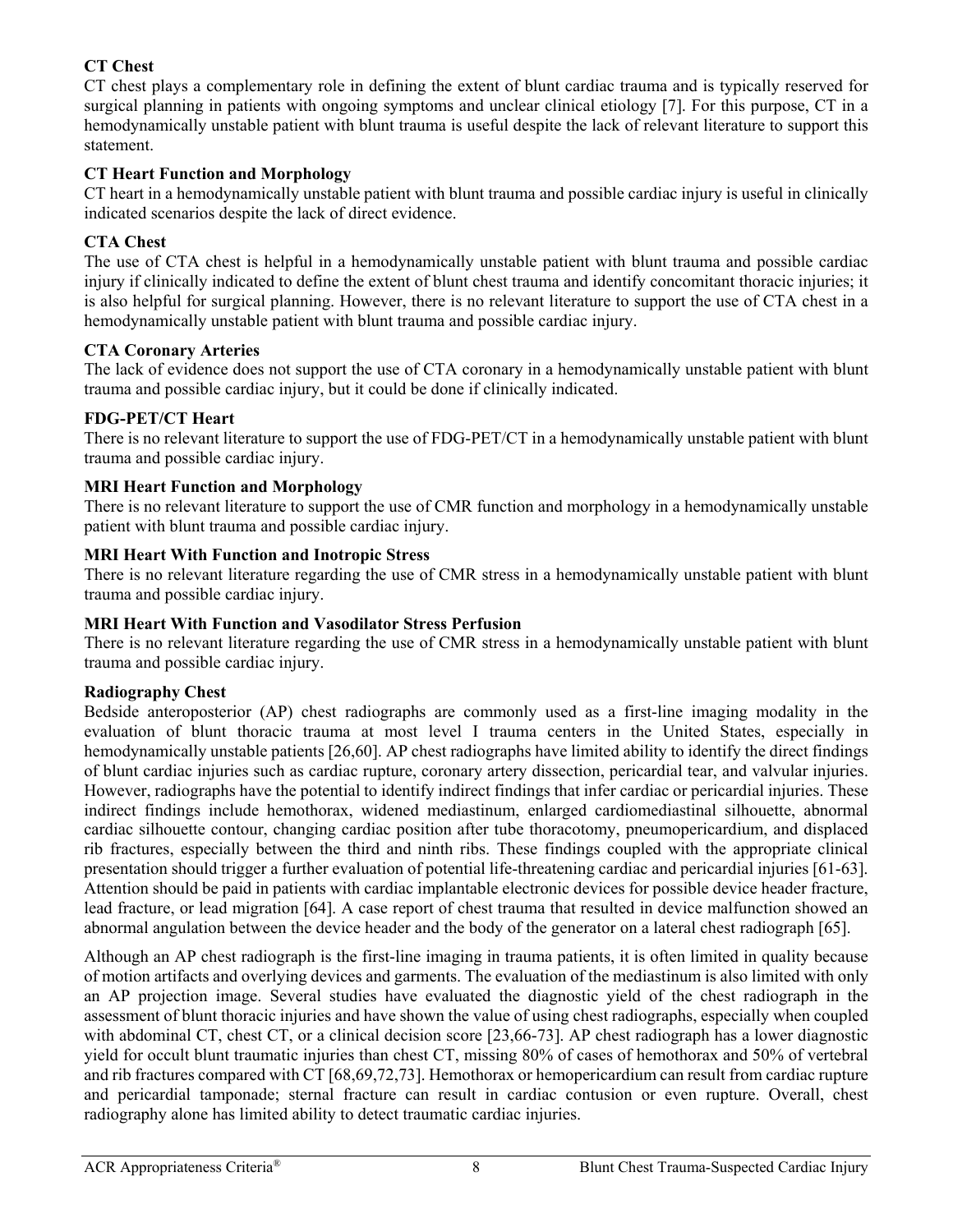## **SPECT/CT MPI Rest and Stress**

There is no relevant literature regarding the use of Tc-99m SPECT/CT MPI rest and stress in a hemodynamically unstable patient with blunt trauma and possible cardiac injury.

### **SPECT/CT MPI Rest Only**

There is no relevant literature regarding the use of Tc-99m SPECT/CT MPI rest only in a hemodynamically unstable patient with blunt trauma and possible cardiac injury.

### **US Echocardiography Transesophageal**

TEE is more sensitive than TTE and is often recommended when TTE is not diagnostic and the suspicion of cardiac causes remains high. Even though there is no relevant literature regarding the use of TEE rest in a hemodynamically unstable patient with blunt trauma and possible cardiac injury, TEE rest is useful if clinically indicated.

### **US Echocardiography Transthoracic Resting**

TTE resting is a first-line imaging modality in the evaluation of suspected cardiac trauma in the setting of blunt chest trauma. TTE can easily assess the biventricular systolic function, pericardial effusion with suspected tamponade, myocardial rupture, wall motion abnormality, septal injuries, and valvular injuries in the setting of blunt chest trauma. The diagnostic yield of TTE is greater in patients who present with chest pain, abnormal ECG findings, rising troponin values, new arrhythmia, or clinical heart failure. Hemodynamically unstable patients with normal ECG and cardiac troponins should be monitored and TTE should be performed if the cardiac troponins are rising or if there is a new onset of arrhythmia or abnormal ECG changes.

#### **US Echocardiography Transthoracic Stress**

There is no relevant literature regarding the use of TTE stress in a hemodynamically unstable patient with blunt trauma and possible cardiac injury.

#### **Summary of Recommendations**

- **Variant 1:** Radiography chest, US echocardiography transthoracic resting, and CT chest (with IV contrast or without and with IV contrast) or CTA chest (with IV contrast or without and with IV contrast) are complementary first-line imaging modalities and are usually appropriate in the workup of a hemodynamically stable patient with suspected cardiac injury following blunt trauma.
- **Variant 2:** Radiography chest, US echocardiography transthoracic resting, CT chest (with IV contrast or without and with IV contrast), CTA chest (with IV contrast or without and with IV contrast), and CT cardiac function and morphology with IV contrast are complementary imaging modalities and are usually appropriate in the workup of a hemodynamically unstable patient with suspected cardiac injury following blunt trauma.

#### **Supporting Documents**

The evidence table, literature search, and appendix for this topic are available at [https://acsearch.acr.org/list.](https://acsearch.acr.org/list) The appendix includes the strength of evidence assessment and the final rating round tabulations for each recommendation.

For additional information on the Appropriateness Criteria methodology and other supporting documents go to [www.acr.org/ac.](https://www.acr.org/Clinical-Resources/ACR-Appropriateness-Criteria)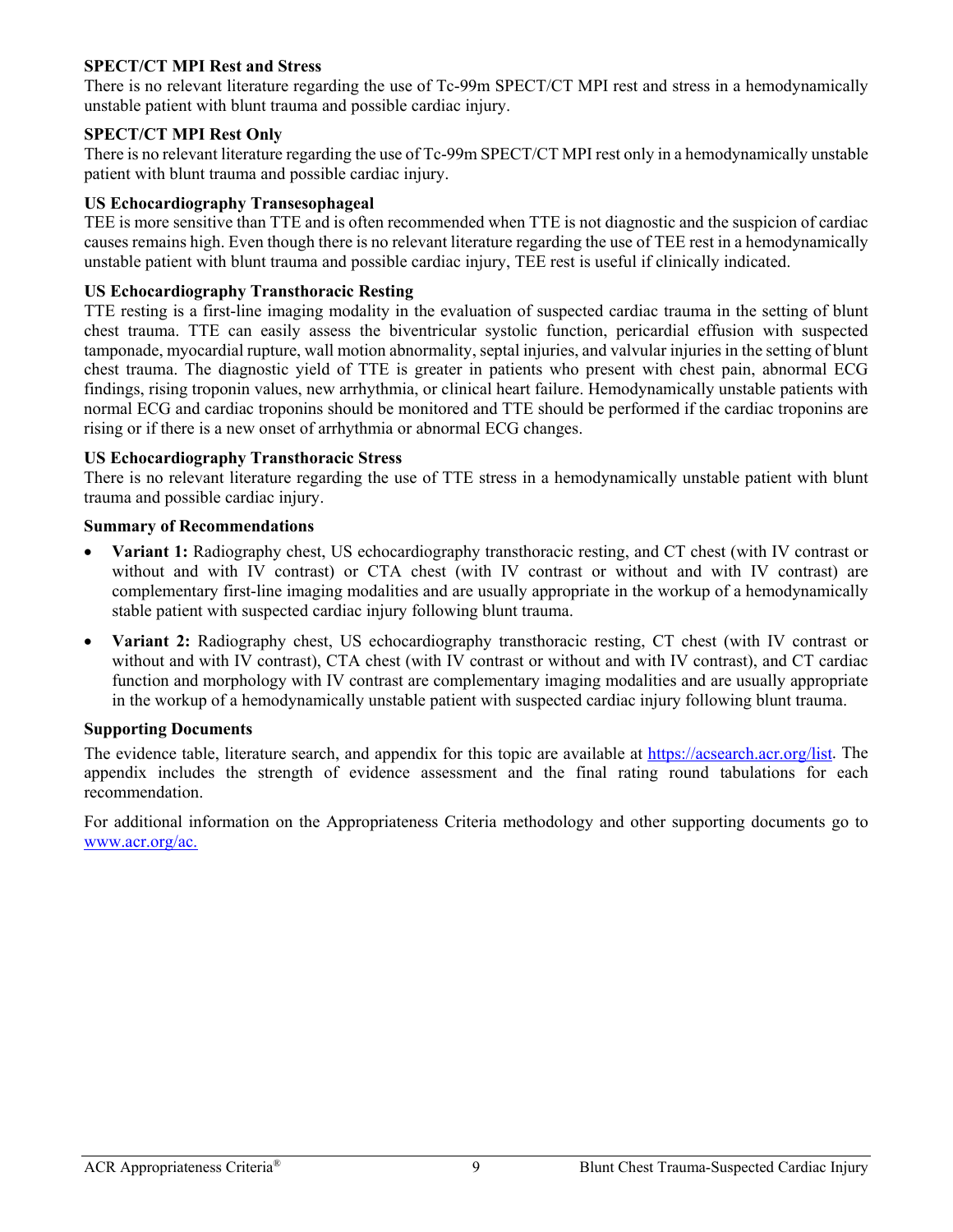### **Appropriateness Category Names and Definitions**

| <b>Appropriateness Category Name</b> | <b>Appropriateness</b><br>Rating | <b>Appropriateness Category Definition</b>                                                                                                                                                                                                               |
|--------------------------------------|----------------------------------|----------------------------------------------------------------------------------------------------------------------------------------------------------------------------------------------------------------------------------------------------------|
| <b>Usually Appropriate</b>           | 7, 8, or 9                       | The imaging procedure or treatment is indicated in the<br>specified clinical scenarios at a favorable risk-benefit<br>ratio for patients.                                                                                                                |
| May Be Appropriate                   | 4, 5, or $6$                     | The imaging procedure or treatment may be indicated<br>in the specified clinical scenarios as an alternative to<br>imaging procedures or treatments with a more<br>favorable risk-benefit ratio, or the risk-benefit ratio for<br>patients is equivocal. |
| May Be Appropriate<br>(Disagreement) | 5                                | The individual ratings are too dispersed from the panel<br>median. The different label provides transparency<br>regarding the panel's recommendation. "May be<br>appropriate" is the rating category and a rating of 5 is<br>assigned.                   |
| <b>Usually Not Appropriate</b>       | $1, 2,$ or 3                     | The imaging procedure or treatment is unlikely to be<br>indicated in the specified clinical scenarios, or the<br>risk-benefit ratio for patients is likely to be<br>unfavorable.                                                                         |

## **Relative Radiation Level Information**

Potential adverse health effects associated with radiation exposure are an important factor to consider when selecting the appropriate imaging procedure. Because there is a wide range of radiation exposures associated with different diagnostic procedures, a relative radiation level (RRL) indication has been included for each imaging examination. The RRLs are based on effective dose, which is a radiation dose quantity that is used to estimate population total radiation risk associated with an imaging procedure. Patients in the pediatric age group are at inherently higher risk from exposure, because of both organ sensitivity and longer life expectancy (relevant to the long latency that appears to accompany radiation exposure). For these reasons, the RRL dose estimate ranges for pediatric examinations are lower as compared with those specified for adults (see Table below). Additional information regarding radiation dose assessment for imaging examinations can be found in the ACR Appropriateness Criteria® [Radiation Dose Assessment Introduction](https://www.acr.org/-/media/ACR/Files/Appropriateness-Criteria/RadiationDoseAssessmentIntro.pdf) document [74].

| <b>Relative Radiation Level Designations</b> |                                               |                                                   |  |  |
|----------------------------------------------|-----------------------------------------------|---------------------------------------------------|--|--|
| <b>Relative Radiation Level*</b>             | <b>Adult Effective Dose Estimate</b><br>Range | <b>Pediatric Effective Dose Estimate</b><br>Range |  |  |
| O                                            | $0$ mS $v$                                    | $0$ mS $v$                                        |  |  |
| ⊛                                            | $< 0.1$ mSv                                   | $< 0.03$ mSv                                      |  |  |
| $\odot\odot$                                 | $0.1-1$ mSv                                   | $0.03 - 0.3$ mSv                                  |  |  |
| $\odot \odot \odot$                          | $1-10$ mSv                                    | $0.3-3$ mS <sub>v</sub>                           |  |  |
| $\odot\odot\odot$                            | $10-30$ mSv                                   | $3-10$ mS <sub>v</sub>                            |  |  |
| 00000<br>$\sim$ $\sim$<br>$\sim$ $   \sim$   | $30-100$ mSv                                  | $10-30$ mS <sub>v</sub>                           |  |  |

\*RRL assignments for some of the examinations cannot be made, because the actual patient doses in these procedures vary as a function of a number of factors (eg, region of the body exposed to ionizing radiation, the imaging guidance that is used). The RRLs for these examinations are designated as "Varies."

## **References**

1. Bernardin B, Troquet JM. Initial management and resuscitation of severe chest trauma. Emerg Med Clin North Am 2012;30:377-400, viii-ix.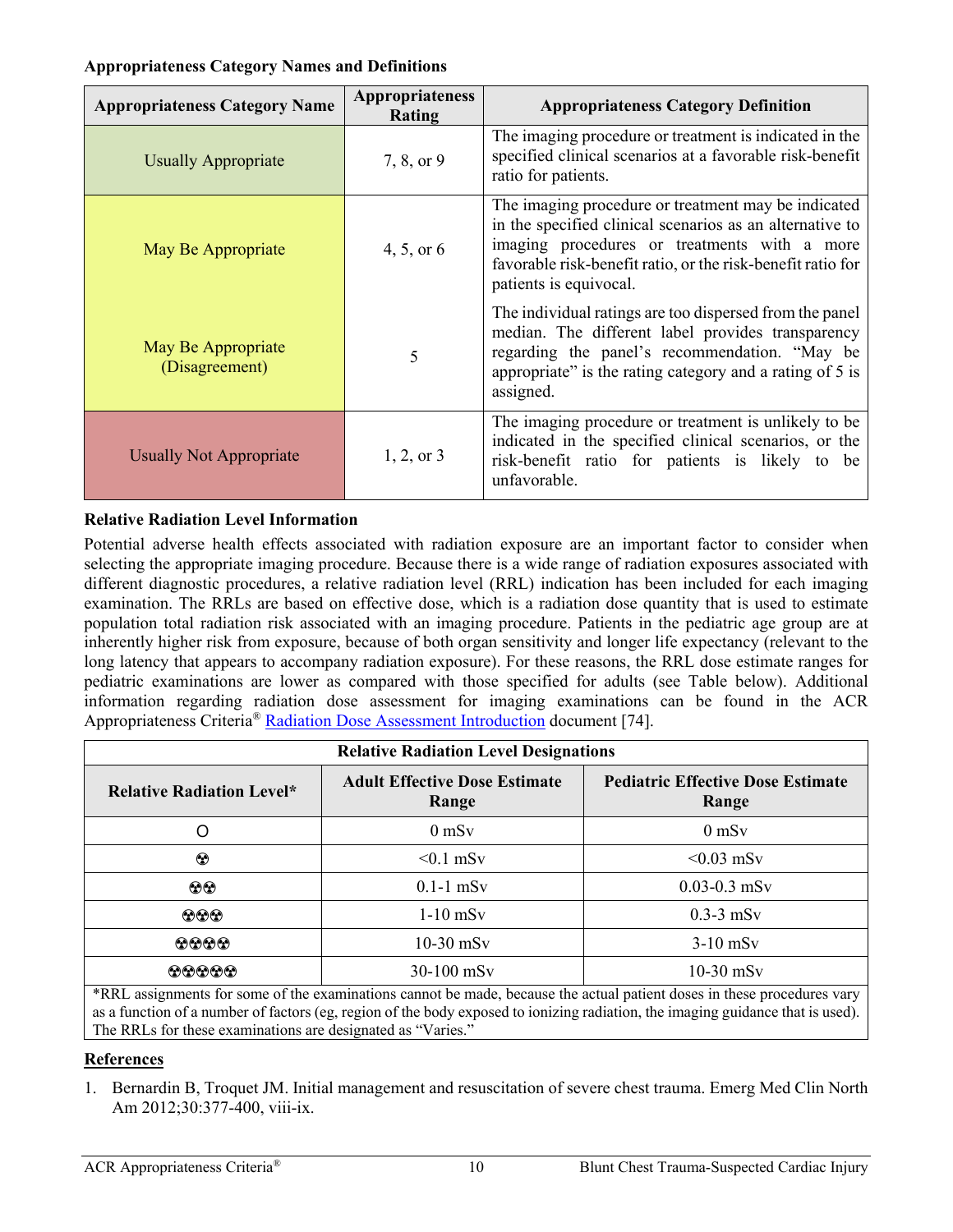- 2. Karmy-Jones R, Jurkovich GJ, Nathens AB, et al. Timing of urgent thoracotomy for hemorrhage after trauma: a multicenter study. Arch Surg 2001;136:513-8.
- 3. Hasler RM, Srivastava D, Aghayev E, Keel MJ, Exadaktylos AK, Schnuriger B. First results from a Swiss level I trauma centre participating in the UK Trauma Audit and Research Network (TARN): prospective cohort study. Swiss Med Wkly 2014;144:w13910.
- 4. Watson J, Slaiby J, Garcia Toca M, Marcaccio EJ, Jr., Chong TT. A 14-year experience with blunt thoracic aortic injury. J Vasc Surg 2013;58:380-5.
- 5. American College of Radiology. ACR Appropriateness Criteria®: Major Blunt Trauma. Available at: [https://acsearch.acr.org/docs/3102405/Narrative/.](https://acsearch.acr.org/docs/3102405/Narrative/) Accessed March 27, 2020.
- 6. Akar I, Ince I, Aslan C, Ceber M, Kaya I. Left atrial rupture due to blunt thoracic trauma. Ulus Travma Acil Cerrahi Derg 2015;21:303-5.
- 7. Huis In 't Veld MA, Craft CA, Hood RE. Blunt Cardiac Trauma Review. Cardiology clinics 2018;36:183-91.
- 8. Wilbring M, Tugtekin SM, Daubner D, Ouda A, Kappert U, Matschke K. Protective effect of previous cardiac operation: survival of contained right ventricular rupture. Ann Thorac Surg 2013;95:1445-7.
- 9. Getz BS, Davies E, Steinberg SM, Beaver BL, Koenig FA. Blunt cardiac trauma resulting in right atrial rupture. JAMA 1986;255:761-3.
- 10. Bock JS, Benitez RM. Blunt cardiac injury. Cardiology clinics 2012;30:545-55.
- 11. Hall MK, Omer T, Moore CL, Taylor RA. Cost-effectiveness of the Cardiac Component of the Focused Assessment of Sonography in Trauma Examination in Blunt Trauma. Acad Emerg Med 2016;23:415-23.
- 12. Rojas CA, Cruite DM, Chung JH. Traumatic ventricular septal defect: characterization with electrocardiogramgated cardiac computed tomography angiography. J Thorac Imaging 2012;27:W174-6.
- 13. American College of Radiology. ACR–NASCI–SIR–SPR Practice Parameter for the Performance and Interpretation of Body Computed Tomography Angiography (CTA). Available at: [https://www.acr.org/-](https://www.acr.org/-/media/ACR/Files/Practice-Parameters/body-cta.pdf) [/media/ACR/Files/Practice-Parameters/body-cta.pdf.](https://www.acr.org/-/media/ACR/Files/Practice-Parameters/body-cta.pdf) Accessed March 27, 2020.
- 14. Akoglu H, Celik OF, Celik A, Ergelen R, Onur O, Denizbasi A. Diagnostic accuracy of the Extended Focused Abdominal Sonography for Trauma (E-FAST) performed by emergency physicians compared to CT. Am J Emerg Med 2018;36:1014-17.
- 15. Becker A, Lin G, McKenney MG, Marttos A, Schulman CI. Is the FAST exam reliable in severely injured patients? Injury 2010;41:479-83.
- 16. Laselle BT, Byyny RL, Haukoos JS, et al. False-negative FAST examination: associations with injury characteristics and patient outcomes. Ann Emerg Med 2012;60:326-34 e3.
- 17. Kim YJ, Kim JS, Cho SH, et al. Characteristics of computed tomography in hemodynamically unstable blunt trauma patients: Experience at a tertiary care center. Medicine (Baltimore) 2017;96:e9168.
- 18. Alborzi Z, Zangouri V, Paydar S, et al. Diagnosing Myocardial Contusion after Blunt Chest Trauma. J Tehran Heart Cent 2016;11:49-54.
- 19. Velmahos GC, Karaiskakis M, Salim A, et al. Normal electrocardiography and serum troponin I levels preclude the presence of clinically significant blunt cardiac injury. J Trauma 2003;54:45-50; discussion 50-1.
- 20. Abi-Chaker AM, Jones KM, Sanchez P, Sasson J, Li X, Rey J. Successful Revascularization of Aortic Arch in a 39-Year-Old Blunt Trauma Patient with Acute Diffuse Axonal Injury without the Use of Systemic Anticoagulation. Ann Vasc Surg 2017;44:418 e1-18 e5.
- 21. Iacobellis F, Ierardi AM, Mazzei MA, et al. Dual-phase CT for the assessment of acute vascular injuries in high-energy blunt trauma: the imaging findings and management implications. Br J Radiol 2016;89:20150952.
- 22. Kaewlai R, Avery LL, Asrani AV, Novelline RA. Multidetector CT of blunt thoracic trauma. Radiographics 2008;28:1555-70.
- 23. Tillou A, Gupta M, Baraff LJ, et al. Is the use of pan-computed tomography for blunt trauma justified? A prospective evaluation. J Trauma 2009;67:779-87.
- 24. Audette JS, Emond M, Scott H, Lortie G. Investigation of myocardial contusion with sternal fracture in the emergency department: multicentre review. Can Fam Physician 2014;60:e126-30.
- 25. Bu'Lock FA, Prothero A, Shaw C, et al. Cardiac involvement in seatbelt-related and direct sternal trauma: a prospective study and management implications. Eur Heart J 1994;15:1621-7.
- 26. Chen SW, Huang YK, Liao CH, Wang SY. Right massive haemothorax as the presentation of blunt cardiac rupture: the pitfall of coexisting pericardial laceration. Interact Cardiovasc Thorac Surg 2014;18:245-6.
- 27. Saar S, Lomp A, Laos J, et al. Population-Based Autopsy Study of Traumatic Fatalities. World J Surg 2017;41:1790-95.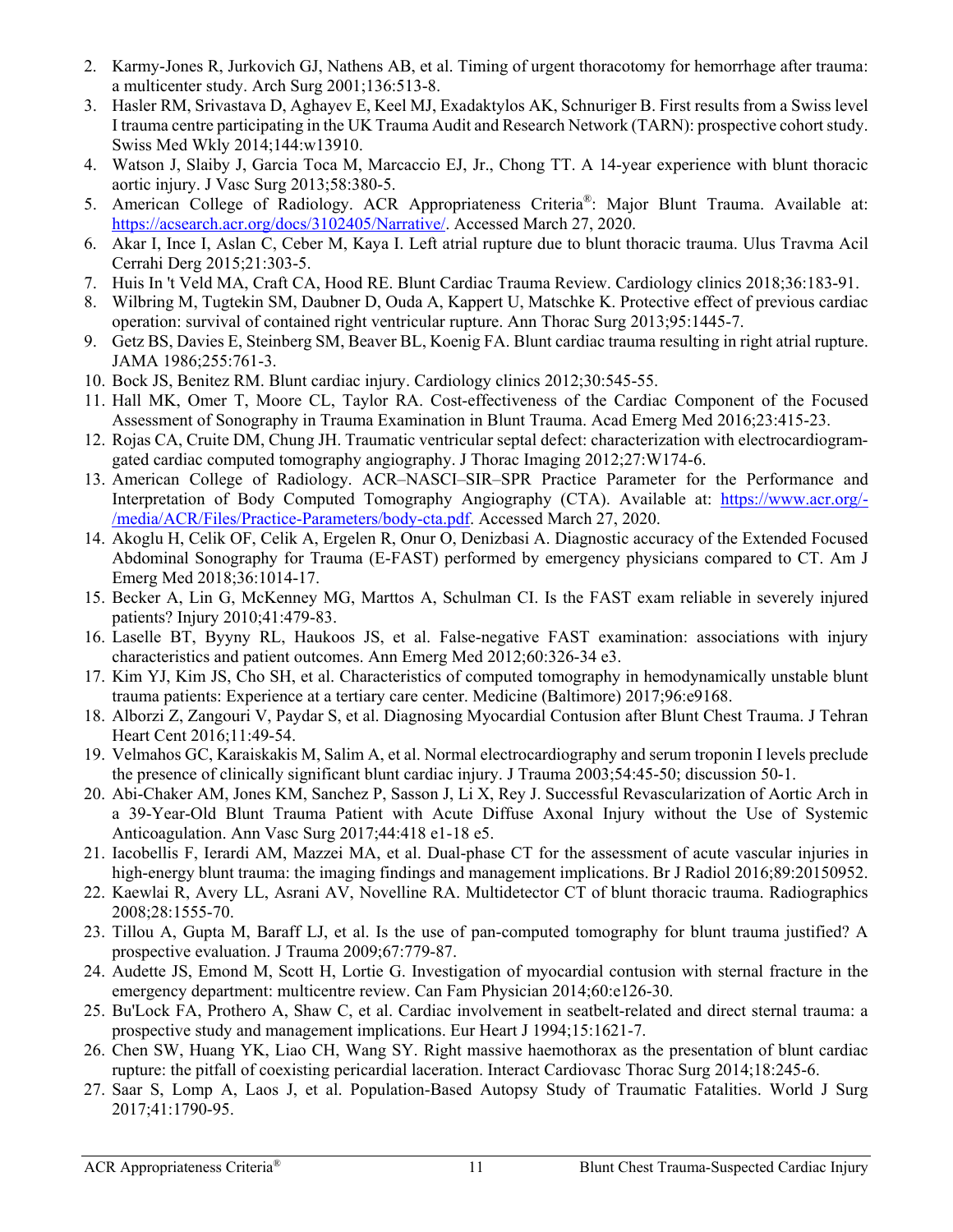- 28. Harris DG, Huffner ME, Croal-Abrahams L, et al. Thoracic Endovascular Repair of Blunt Thoracic Aortic Injury in the Setting of an Aberrant Right Subclavian Artery. Ann Vasc Surg 2017;42:302 e15-02 e20.
- 29. Ryu DW, Lee SY, Lee MK. Rupture of the left atrial roof due to blunt trauma. Interact Cardiovasc Thorac Surg 2013;17:912-3.
- 30. Restrepo CS, Lemos DF, Lemos JA, et al. Imaging findings in cardiac tamponade with emphasis on CT. Radiographics 2007;27:1595-610.
- 31. Wall MJ, Jr., Mattox KL, Wolf DA. The cardiac pendulum: blunt rupture of the pericardium with strangulation of the heart. J Trauma 2005;59:136-41; discussion 41-2.
- 32. Restrepo CS, Gutierrez FR, Marmol-Velez JA, Ocazionez D, Martinez-Jimenez S. Imaging patients with cardiac trauma. Radiographics 2012;32:633-49.
- 33. Schir F, Thony F, Chavanon O, Perez-Moreira I, Blin D, Coulomb M. Blunt traumatic rupture of the pericardium with cardiac herniation: two cases diagnosed using computed tomography. Eur Radiol 2001;11:995-9.
- 34. Kamiyoshihara M, Nagashima T, Baba S, Shimizu K, Takeyoshi I. Serial chest films are needed after a diagnosis of pneumopericardium because of risk of cardiac herniation. Ann Thorac Surg 2010;90:1705-7.
- 35. Park MR, Min MK, Ryu JH, Lee DS, Lee KH. Extension of a coronary intramural hematoma after blunt chest trauma. Ulus Travma Acil Cerrahi Derg 2018;24:78-81.
- 36. Nabeel M, Williams KA, Sr. A broken heart: right ventricular rupture after blunt cardiac injury. J Cardiovasc Comput Tomogr 2013;7:133-5.
- 37. Maenza RL, Seaberg D, D'Amico F. A meta-analysis of blunt cardiac trauma: ending myocardial confusion. Am J Emerg Med 1996;14:237-41.
- 38. Sadr-Ameli MA, Amiri E, Pouraliakbar H, Heidarali M. Left anterior descending coronary artery dissection after blunt chest trauma. Arch Iran Med 2014;17:86-90.
- 39. Nhan NH, Anh PT, Trung TM, Pezzella AT. Blunt traumatic left atrial appendage rupture and cardiac herniation. Asian Cardiovasc Thorac Ann 2014;22:598-600.
- 40. Malbranque G, Serfaty JM, Himbert D, Steg PG, Laissy JP. Myocardial infarction after blunt chest trauma: usefulness of cardiac ECG-gated CT and MRI for positive and aetiologic diagnosis. Emerg Radiol 2011;18:271- 4.
- 41. Evora PRB, Romano MMD, Tannus de Souza GB, Wada DT, Schmidt A, Rodrigues AJ. Left Internal Thoracic Artery Graft to Left Anterior Descending Coronary Artery after Blunt-Chest-Trauma Myocardial Infarction: 14-Year Outcome. Tex Heart Inst J 2017;44:214-18.
- 42. Kang T, Kang MJ, Kim JH. Spontaneous obliteration of right ventricular pseudoaneurysm after blunt chest trauma: diagnosis and follow-up with multidetector CT. Korean J Radiol 2014;15:330-3.
- 43. Exadaktylos AK, Sclabas G, Schmid SW, Schaller B, Zimmermann H. Do we really need routine computed tomographic scanning in the primary evaluation of blunt chest trauma in patients with "normal" chest radiograph? J Trauma 2001;51:1173-6.
- 44. Ozdogan O, Karacelik M, Ekmekci C, Ozbek C. Management of acute myocardial infarction after a blunt chest trauma. Ulus Travma Acil Cerrahi Derg 2013;19:173-6.
- 45. Patil RR, Mane D, Jariwala P. Acute myocardial infarction following blunt chest trauma with intracranial bleed: a rare case report. Indian Heart J 2013;65:311-4.
- 46. Tepe SM, Glockner JF, Julsrud P. MRI demonstration of acute myocardial infarction due to posttraumatic coronary artery dissection. Int J Cardiovasc Imaging 2006;22:97-100.
- 47. Pai M. Diagnosis of myocardial contusion after blunt chest trauma using 18F-FDG positron emission tomography. Br J Radiol 2006;79:264-5.
- 48. Sohn JH, Song JW, Seo JB, et al. Case report: pericardial rupture and cardiac herniation after blunt trauma: a case diagnosed using cardiac MRI. Br J Radiol 2005;78:447-9.
- 49. Holness R, Waxman K. Diagnosis of traumatic cardiac contusion utilizing single photon-emission computed tomography. Crit Care Med 1990;18:1-3.
- 50. Karalis DG, Victor MF, Davis GA, et al. The role of echocardiography in blunt chest trauma: a transthoracic and transesophageal echocardiographic study. J Trauma 1994;36:53-8.
- 51. Hatani Y, Tanaka H, Kajiura A, et al. Sudden Onset of Platypnea-Orthodeoxia Syndrome Caused by Traumatic Tricuspid Regurgitation With Ruptured Chordae Tendineae After Blunt Chest Trauma. Can J Cardiol 2018;34:1088 e11-88 e13.
- 52. Harel Y, Szeinberg A, Scott WA, et al. Ruptured interventricular septum after blunt chest trauma: ultrasonographic diagnosis. Pediatr Cardiol 1995;16:127-30.